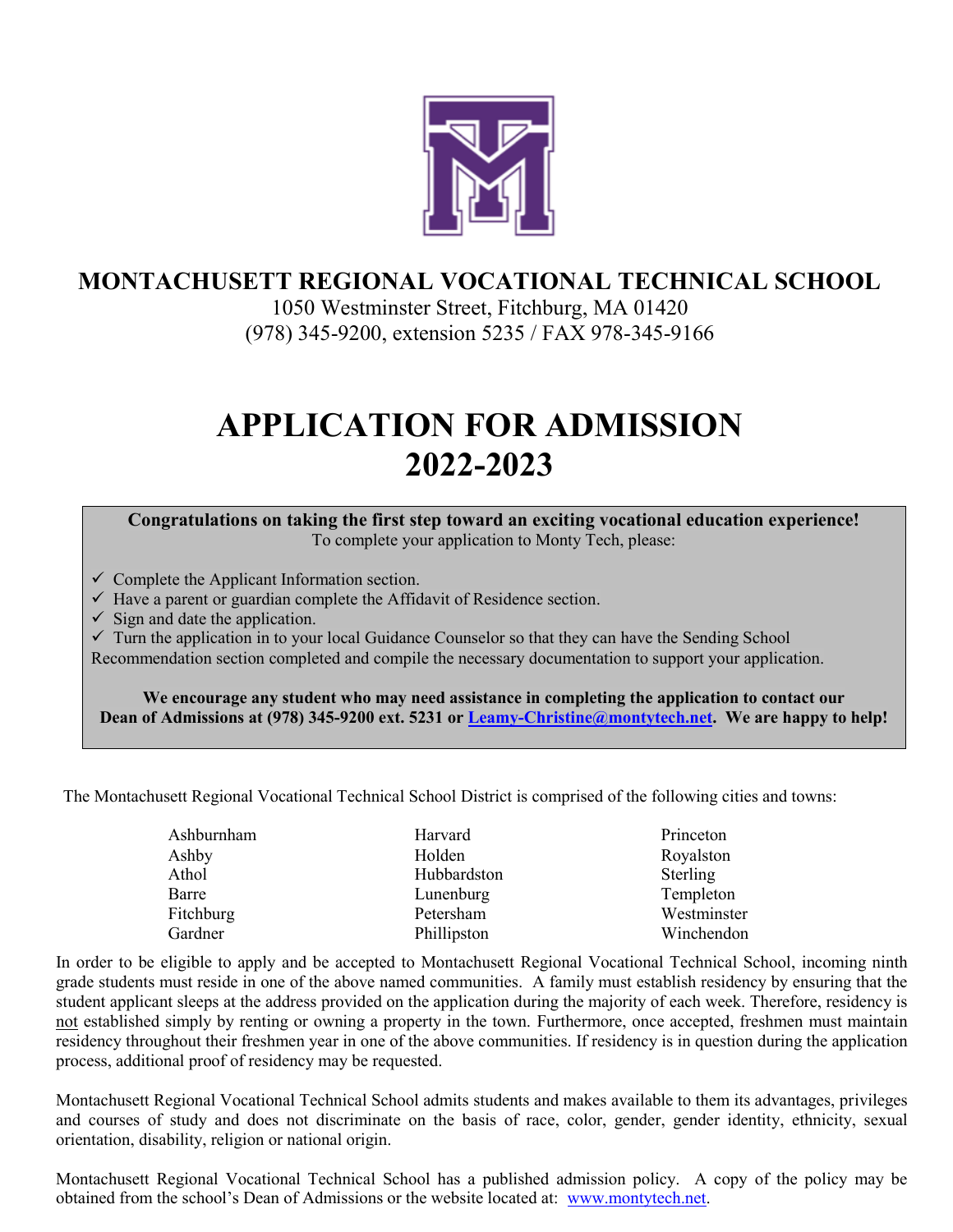### **APPLICANT INFORMATION**

| <b>Application for Grade (Circle One): 9</b>                            |                          | <b>10</b>                                                                                                                                               | 11          | 12 (Voc/Tech school transfer only)                                                                                        |      |
|-------------------------------------------------------------------------|--------------------------|---------------------------------------------------------------------------------------------------------------------------------------------------------|-------------|---------------------------------------------------------------------------------------------------------------------------|------|
| Applicant: Last Name: First Name: First Name: Middle Name: Middle Name: |                          |                                                                                                                                                         |             |                                                                                                                           |      |
|                                                                         |                          |                                                                                                                                                         |             |                                                                                                                           |      |
|                                                                         | Parent/Guardian #1 Name: |                                                                                                                                                         |             |                                                                                                                           |      |
|                                                                         |                          |                                                                                                                                                         |             |                                                                                                                           |      |
|                                                                         |                          |                                                                                                                                                         |             |                                                                                                                           |      |
|                                                                         |                          |                                                                                                                                                         |             |                                                                                                                           |      |
|                                                                         |                          |                                                                                                                                                         |             |                                                                                                                           |      |
|                                                                         |                          |                                                                                                                                                         |             |                                                                                                                           |      |
|                                                                         |                          |                                                                                                                                                         |             | Parent/Guardian #2 Home Address (If different from above):                                                                |      |
|                                                                         |                          |                                                                                                                                                         |             |                                                                                                                           |      |
|                                                                         |                          |                                                                                                                                                         |             |                                                                                                                           |      |
|                                                                         |                          |                                                                                                                                                         |             |                                                                                                                           |      |
|                                                                         |                          | Please complete the following section                                                                                                                   |             | Rank the top four Career Programs you are interested in $(H)$ = most desired program, #2 next and through #4)             |      |
|                                                                         |                          |                                                                                                                                                         |             |                                                                                                                           | Rank |
| <b>Shop Program</b><br><b>Advanced Manufacturing</b>                    | <b>Rank</b>              | <b>Shop Program</b>                                                                                                                                     | <b>Rank</b> | <b>Shop Program</b><br>House Carpentry                                                                                    |      |
| Auto Body & Collision Repair                                            |                          | Culinary Arts<br>Dental Assisting                                                                                                                       |             | <b>HVAC &amp; Property Maintenance</b>                                                                                    |      |
| Auto Technology                                                         |                          | Early Childhood Education                                                                                                                               |             | <b>Information Technology</b>                                                                                             |      |
| <b>Business Technology</b>                                              |                          | Electrical                                                                                                                                              |             | Masonry                                                                                                                   |      |
| Cabinet making                                                          |                          | <b>Engineering Technology</b>                                                                                                                           |             | Plumbing                                                                                                                  |      |
| CAD/Drafting & Design                                                   |                          | Graphic Communications                                                                                                                                  |             | Veterinary Science                                                                                                        |      |
| Cosmetology                                                             |                          | Health Occupations                                                                                                                                      |             | Welding & Metal Fabrication                                                                                               |      |
|                                                                         |                          | AFFIDAVIT OF RESIDENCE (to be completed by the parent/guardian)<br>NOTE: This is not a requirement for nonresident applicants or for homeless students. |             |                                                                                                                           |      |
| $I/We$ ,                                                                |                          | (Name of parent/guardian)                                                                                                                               |             | , am/are the parent(s), foster parent(s), or legal guardian(s) of                                                         |      |
|                                                                         |                          |                                                                                                                                                         |             |                                                                                                                           |      |
| (Name of student/child)                                                 |                          |                                                                                                                                                         |             |                                                                                                                           |      |
| $\mathbf{n}$                                                            |                          |                                                                                                                                                         |             | MA. The party signing this affidavit agrees that his/her statements are made so that                                      |      |
| (City/Town)                                                             |                          |                                                                                                                                                         |             |                                                                                                                           | as a |
|                                                                         |                          |                                                                                                                                                         |             | resident student of the District. If any such statement regarding residency is untrue or misleading, the student will not |      |

false statements could be theft of services, which is a violation of law punishable by fine and/or imprisonment.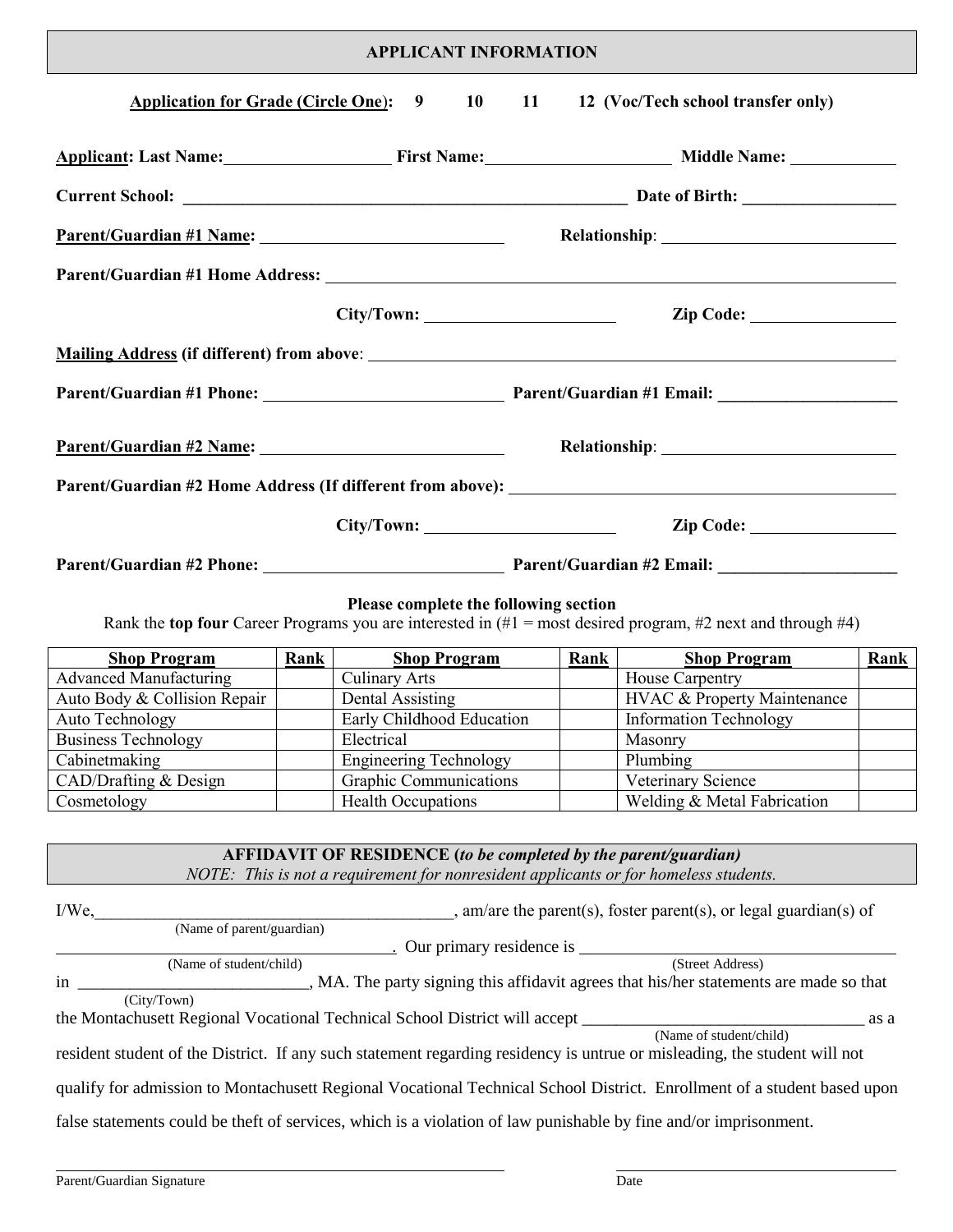#### **SIGNATURE SECTION**

The statements and information furnished by the undersigned in this application form are true and complete.

The undersigned applicant's parent(s)/guardian(s) give permission for representatives of the sending school to release the applicant's records of grades, attendance, conduct/discipline to the Montachusett Regional Vocational Technical School Admission Office for the purpose of admission.

#### *Our signatures certify that we have read and agree with the above statements.*

|                                                    | Our signatures certify that we have read and agree with the above statements.                                                                                                                                                                                                                  |                                                                               |                                                                                                                                                                                                                                                                                                                                                                                                                                                                                                                                |
|----------------------------------------------------|------------------------------------------------------------------------------------------------------------------------------------------------------------------------------------------------------------------------------------------------------------------------------------------------|-------------------------------------------------------------------------------|--------------------------------------------------------------------------------------------------------------------------------------------------------------------------------------------------------------------------------------------------------------------------------------------------------------------------------------------------------------------------------------------------------------------------------------------------------------------------------------------------------------------------------|
|                                                    |                                                                                                                                                                                                                                                                                                |                                                                               | Date:<br><u> 1990 - Johann Barn, mars ann an t-</u>                                                                                                                                                                                                                                                                                                                                                                                                                                                                            |
|                                                    |                                                                                                                                                                                                                                                                                                |                                                                               | Date:                                                                                                                                                                                                                                                                                                                                                                                                                                                                                                                          |
|                                                    |                                                                                                                                                                                                                                                                                                |                                                                               |                                                                                                                                                                                                                                                                                                                                                                                                                                                                                                                                |
|                                                    |                                                                                                                                                                                                                                                                                                | <b>VOLUNTARY INFORMATION SECTION</b>                                          |                                                                                                                                                                                                                                                                                                                                                                                                                                                                                                                                |
| application and admission process.                 |                                                                                                                                                                                                                                                                                                |                                                                               | The information requested in this section is not required for admission. Submission of the information is entirely voluntary.<br>Information submitted voluntarily by the applicant will not affect the applicant's admission to the school. The information,<br>if supplied, will be used for monitoring equal educational opportunity in the school district. In addition, note that applicants<br>with disabilities may voluntarily self-identify for the purpose of requesting reasonable accommodations during the entire |
| If yes, please describe the assistance needed:     | receiving interpretive services during the entire application and admission process:<br>Would you like language assistance during the application for admission process? Y__ N__<br>En caso afirmativo, necesita ayuda con el idioma durante la aplicación para el proceso de admisión? S__N__ | <u> 1980 - Johann John Stein, mars an deus Amerikaansk kommunister (</u>      | Applicants who are English language learners or limited English proficient may voluntarily self-identify for the purpose of                                                                                                                                                                                                                                                                                                                                                                                                    |
| Gender:                                            | Female                                                                                                                                                                                                                                                                                         |                                                                               | Male Mon-Binary                                                                                                                                                                                                                                                                                                                                                                                                                                                                                                                |
| Ethnicity (Check One):                             | Hispanic or Latino                                                                                                                                                                                                                                                                             | Non-Hispanic or Latino                                                        |                                                                                                                                                                                                                                                                                                                                                                                                                                                                                                                                |
| Race (Check All That Apply):                       |                                                                                                                                                                                                                                                                                                |                                                                               |                                                                                                                                                                                                                                                                                                                                                                                                                                                                                                                                |
| Asian                                              | African American or Black<br>American Indian or Alaska Native                                                                                                                                                                                                                                  | Hispanic or Latino<br>Multi-Race<br>Native Hawaiian or other Pacific Islander | White                                                                                                                                                                                                                                                                                                                                                                                                                                                                                                                          |
| Person with a disability: _____ Yes _____ No       |                                                                                                                                                                                                                                                                                                |                                                                               |                                                                                                                                                                                                                                                                                                                                                                                                                                                                                                                                |
|                                                    | If yes, do you need accommodations during the application for admission process? _____ Yes ____ No                                                                                                                                                                                             |                                                                               |                                                                                                                                                                                                                                                                                                                                                                                                                                                                                                                                |
| If yes, please describe the accommodations needed: |                                                                                                                                                                                                                                                                                                |                                                                               |                                                                                                                                                                                                                                                                                                                                                                                                                                                                                                                                |
|                                                    |                                                                                                                                                                                                                                                                                                |                                                                               |                                                                                                                                                                                                                                                                                                                                                                                                                                                                                                                                |

 $\mathcal{L}_\mathcal{L} = \mathcal{L}_\mathcal{L} = \mathcal{L}_\mathcal{L} = \mathcal{L}_\mathcal{L} = \mathcal{L}_\mathcal{L} = \mathcal{L}_\mathcal{L} = \mathcal{L}_\mathcal{L} = \mathcal{L}_\mathcal{L} = \mathcal{L}_\mathcal{L} = \mathcal{L}_\mathcal{L} = \mathcal{L}_\mathcal{L} = \mathcal{L}_\mathcal{L} = \mathcal{L}_\mathcal{L} = \mathcal{L}_\mathcal{L} = \mathcal{L}_\mathcal{L} = \mathcal{L}_\mathcal{L} = \mathcal{L}_\mathcal{L}$  $\mathcal{L}_\mathcal{L} = \mathcal{L}_\mathcal{L} = \mathcal{L}_\mathcal{L} = \mathcal{L}_\mathcal{L} = \mathcal{L}_\mathcal{L} = \mathcal{L}_\mathcal{L} = \mathcal{L}_\mathcal{L} = \mathcal{L}_\mathcal{L} = \mathcal{L}_\mathcal{L} = \mathcal{L}_\mathcal{L} = \mathcal{L}_\mathcal{L} = \mathcal{L}_\mathcal{L} = \mathcal{L}_\mathcal{L} = \mathcal{L}_\mathcal{L} = \mathcal{L}_\mathcal{L} = \mathcal{L}_\mathcal{L} = \mathcal{L}_\mathcal{L}$